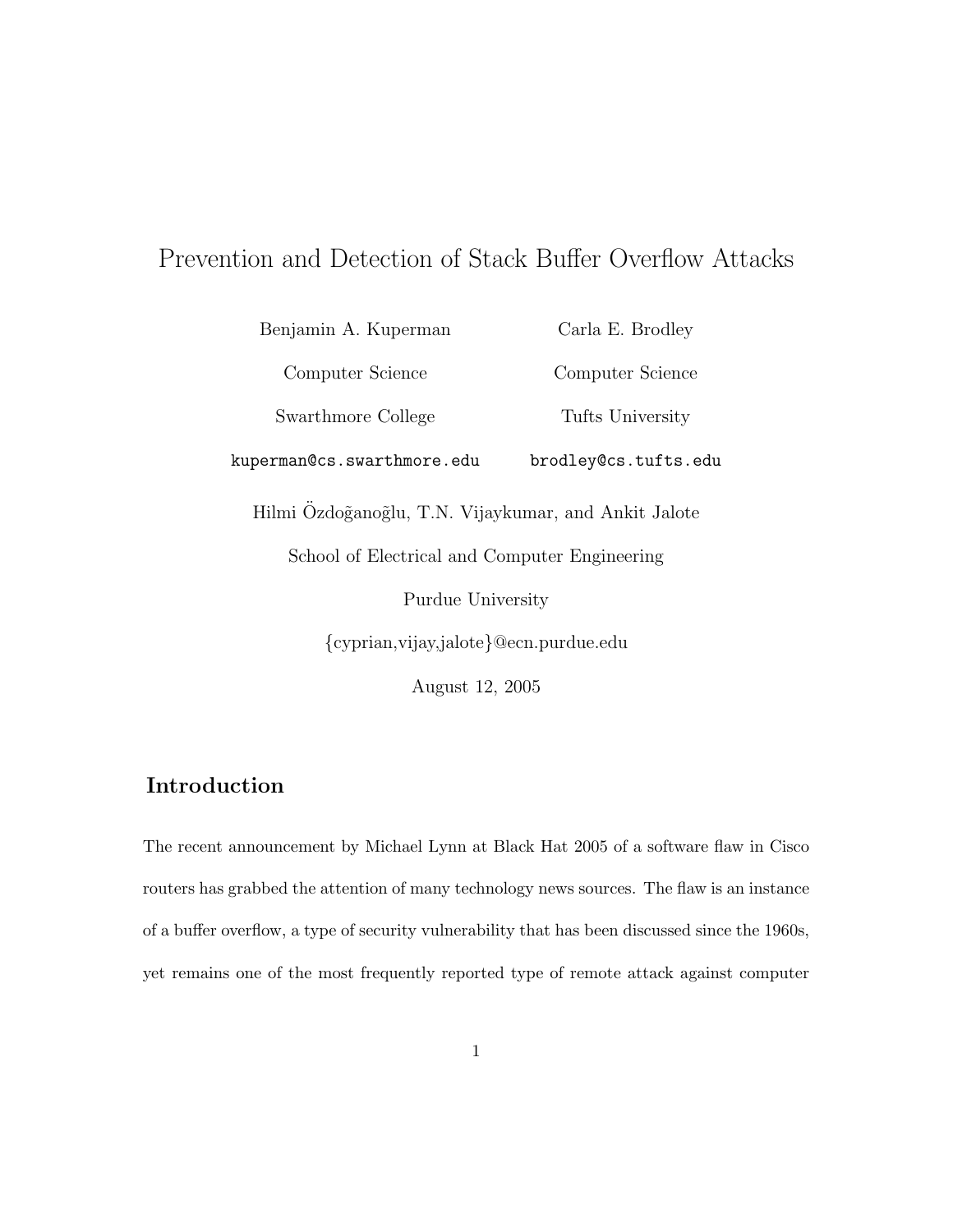systems. The CVE<sup>1</sup> lists 303 buffer overflow vulnerabilities reported during the year 2004, an average of more than 25 new instances each month. For the first six months of 2005, 331 buffer overflow vulnerabilities were reported – clearly a problem not going away in the near future.

However, security researchers have been working for many years on developing techniques to prevent or detect the exploitation of these vulnerabilities. This article discusses what buffer overflow attacks are and briefly surveys the various tools and techniques that can be used to mitigate their threat.

## What is a "buffer overflow"?

In basic terms, a *buffer overflow* occurs during program execution when a fixed size buffer has too much data copied into it. This causes the data to overwrite into adjacent memory locations, and depending on what is stored at these locations, this can affect the behavior of the program itself.

Buffer overflow attacks can take place in processes that use a stack during program execution. (Another type can occur in the heap, but this article looks at the former.) On the left-hand side of Figure 1 we show the three logical areas of memory used by a process. During program execution, when a function is called, a stack frame is allocated containing the function arguments, return address, previous frame pointer, and local variables. Each function prologue pushes a stack frame onto the top of the stack, and each function epilogue

<sup>&</sup>lt;sup>1</sup>A list of Common Vulnerabilities and Exposures: http://www.cve.mitre.org/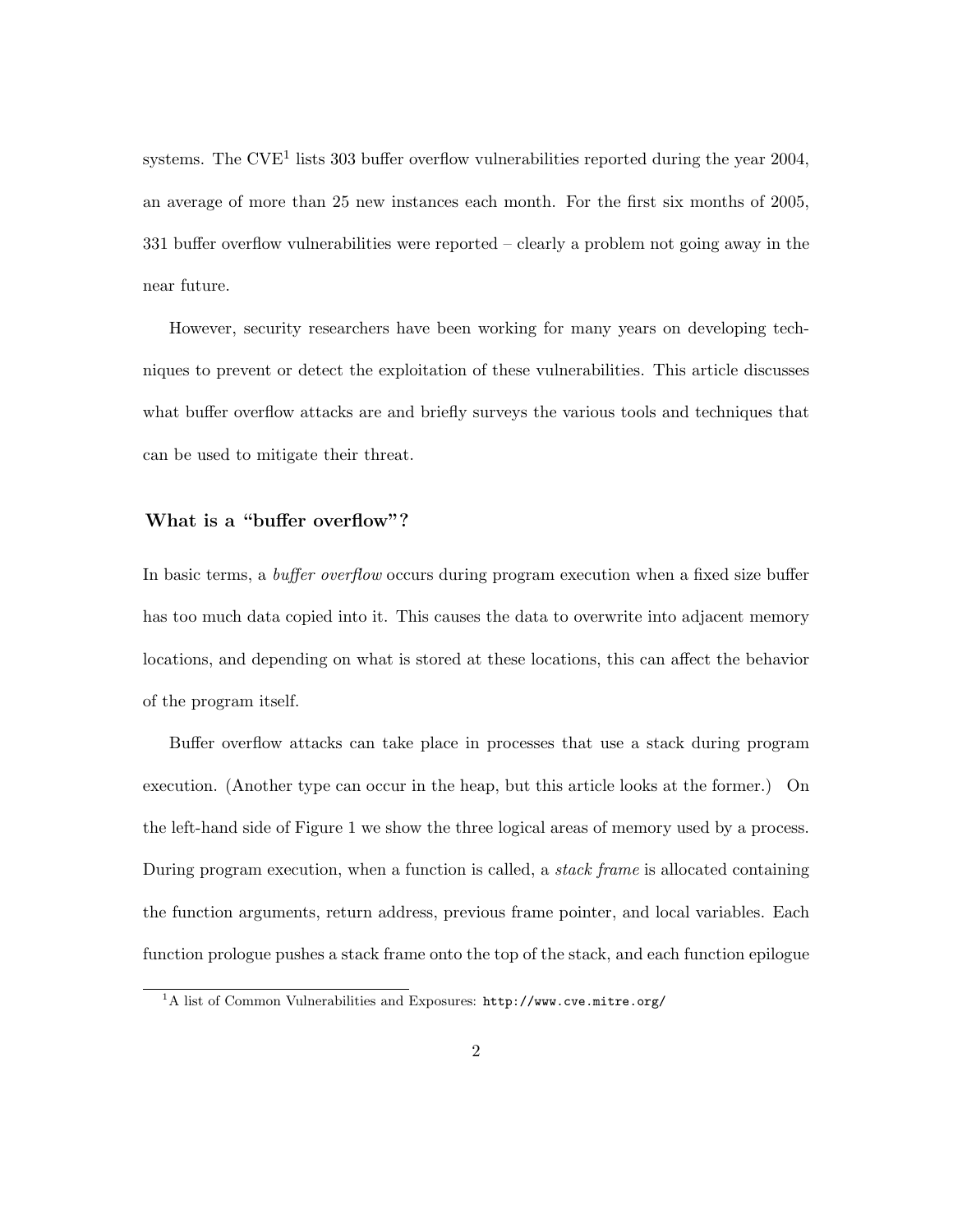

ingsecurity.Industrial industrial control of the state of the state of the state of the state of the state of the state of the state of the state of the state of the state of the state of the state of the state of the stat Figure 1: The memory layout of a stack frame after a function has been called.

pops the stack frame points to the next instruction to execute after the current fun basedStackGuardandthehardware-basedSmashGuardon a vulnerability that allows an attacker to cause a program to  $\ddot{\phantom{a}}$ pops the stack frame currently on the top of the stack. The return address in the frame **2.1 The Stack** points to the next instruction to execute after the current function returns. This introduces a vulnerability that allows an attacker to cause a program to execute arbitrary code.

InSection\ref{sec:anatomy}wedescribethevulnera- $\gamma$  for the state of  $\gamma$ Consider the following C function:

```
\frac{1}{2} in \frac{1}{2} foolinto in
int foo(int a, int b) {
guard between the proposed in the secret of the secret of the secret of the secret of the secret of the secret<br>graduate the secret of the secret of the secret of the secret of the secret of the secret of the secret of the
char homedir[100];
                                                                           exit.Ontherighthandsideofficially, \mathcal{F}_{\mathcal{F}}showafunctions that \mathcal{S}_{\mathcal{A}} is the functions of \mathcal{A}...
                                strcpy(homedir,getenv("HOME"));
```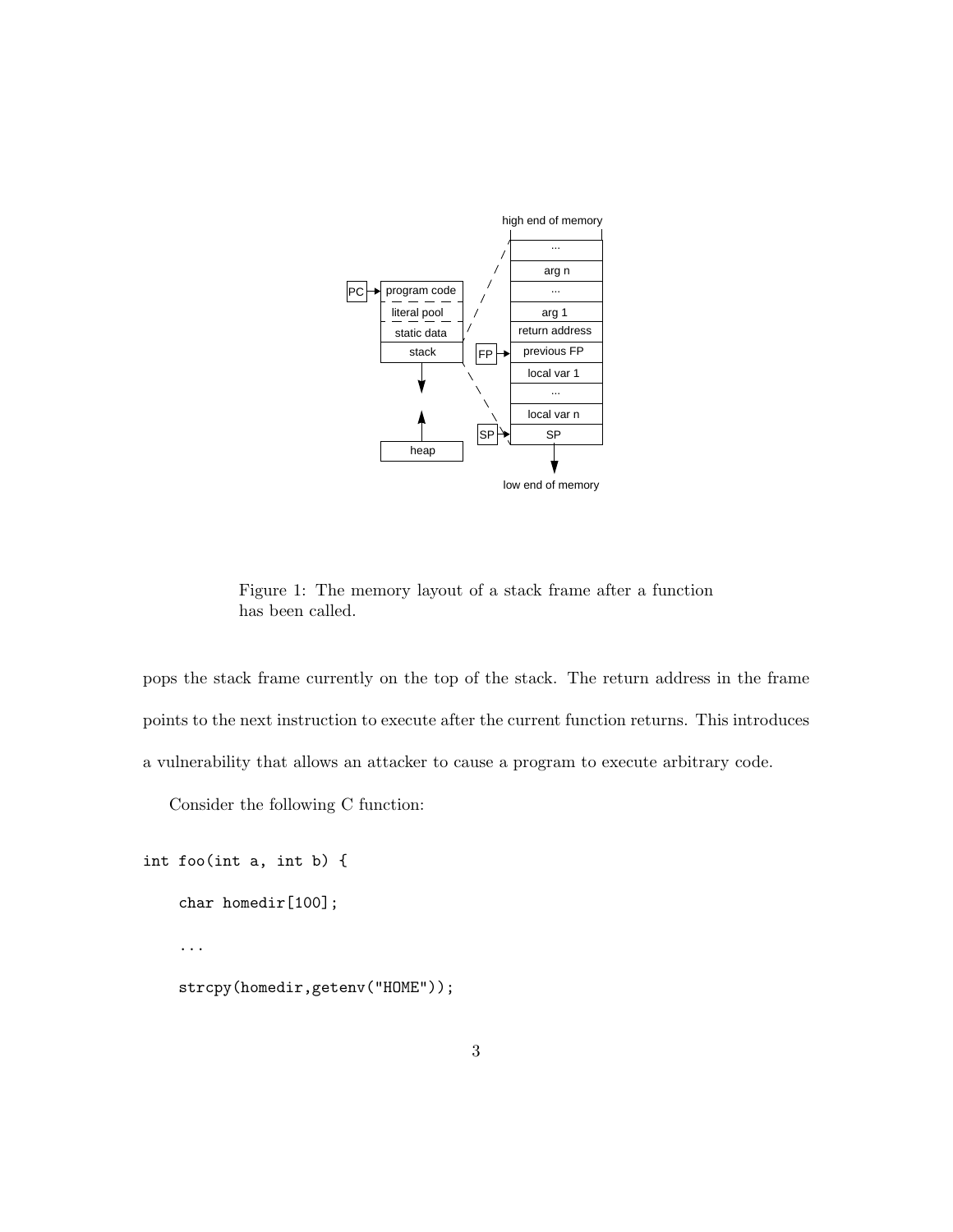```
return(1);
```
...

}

If an overflow occurs when strcpy() copies the result from getenv() into the local variable homedir, then the copied data continues to be written toward the high end of memory (up in Figure 1), eventually overwriting other data on the stack, including the stored return address (RA) value. This will cause function foo() to return execution to whatever address happens to lie in the RA storage location. In most cases, this type of corruption results in a program crash (e.g., a "segmentation fault" or a "bus error" message). But an attacker can carefully select the value to place in the return address in order to redirect execution to the location of her choosing. If that location contains machine code, the attacker causes the program to execute any arbitrary set of instructions – essentially taking control of the process.

A buffer overflow usually contains both executable code as well as the address of where that code is stored on the stack. Frequently, this is a single string constructed by the attacker with the executable code first followed by enough repetitions of the target address that the RA is overwritten. This requires knowing exactly where the executable code will be stored or else the attack will fail. Attackers get around this by prepending a sequence of unneeded instructions (such as NOP) to their string. This creates a ramp or sled leading to the executable code. Now the modified RA only needs to point somewhere in the ramp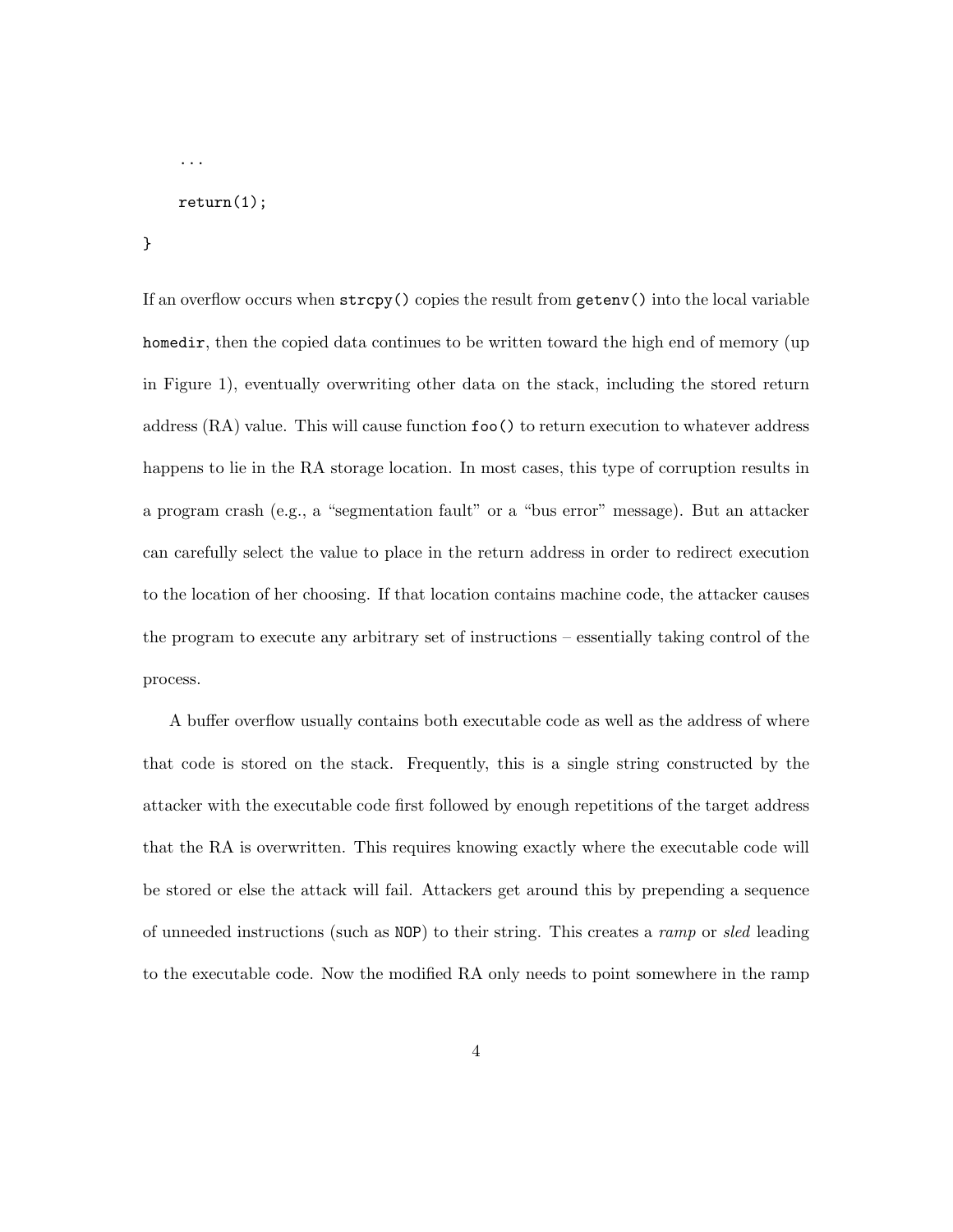to cause a successful attack. While it still takes some effort to find the proper range, an attacker only needs a close guess to hit the target.

On successful modification of the return address, the attacker can execute commands with the same level of privilege as that of the attacked program. If the compromised program is running as root then the attacker can use the injected code to spawn a superuser shell and take control of the machine. In the case of worms, a copy of the worm program is installed and the system begins looking for more machines to infect.

## Other Methods to Redirect Program Execution

As prevention methods were developed and attacks became more sophisticated, many variants of the basic buffer overflow attack were developed to bypass protection methods. In addition to the buffer overflow attack described above, a format string attack in C can be used to overwrite the return address. Format string attacks are relatively new and are first thought to have gained notice in mid-2000 [9].

Regardless of the function involved, there are two general methods an attacker can use to change the stored return address in the stack: direct and indirect. The previous section described a direct attack where a local buffer is overwritten, continuing until a RA value has been changed. In an *indirect attack*, a pointer to the stored return address is used to cause the modification of only the stored value, not the surrounding data. Indirect attacks have a greater number of dependencies, but were developed to avoid methods used to prevent direct attacks. By making the assignment via a pointer, an attacker is able to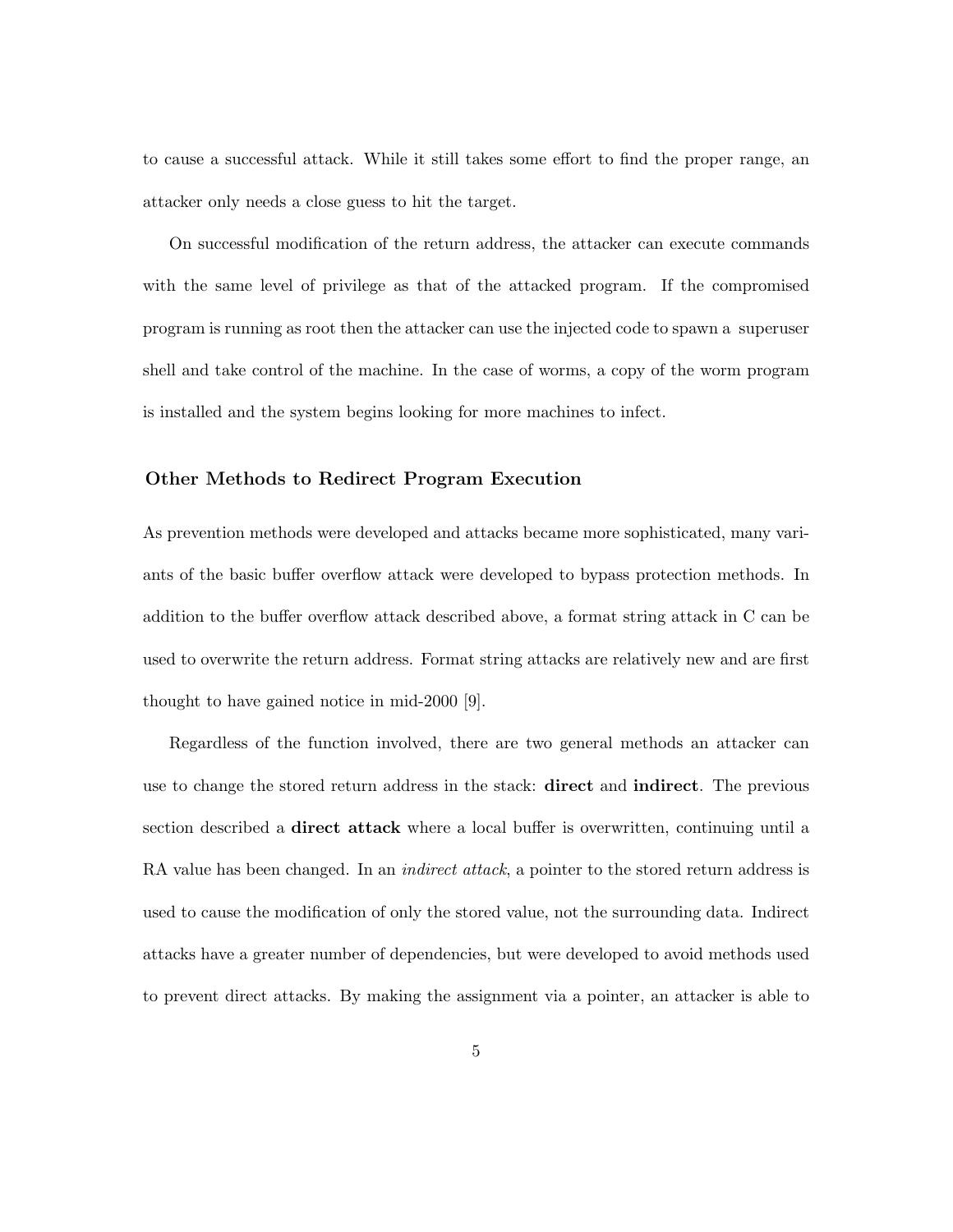jump over any protection or boundary that might exist between the buffer and the stored return address.

Sometimes, program control is directed through the use of a function pointer (e.g., continuations or error handlers). If an attacker modifies the pointer value as part of an overflow attack, then she can redirect program execution without modifying a RA. Function pointers are vulnerable to both direct and indirect attacks as well.

The final characteristic of an attack is based on where execution is redirected. The most well-known approach is to write shellcode either a) into the buffer being overflowed, b) above the RA on the stack, or c) in the heap. A second approach is called the returnto-libc attack. It was invented to bypass protection methods that prevent user data from being treated as program code. It does so by redirecting execution to the system()library function in libc with the argument "/bin/sh" (placed on the stack by the attacker).

For more information on how buffer overflows are written, see [1].

# Prevention Techniques

Fortunately, there has been extensive research into tools and techniques that can be used to prevent (or detect) buffer overflow vulnerabilities. There are four basic groups of techniques: static analysis, compiler modifications, operating system modifications, and hardware modifications. Many of these can be composed together to provide a layered approach to the problem. We examine each in turn.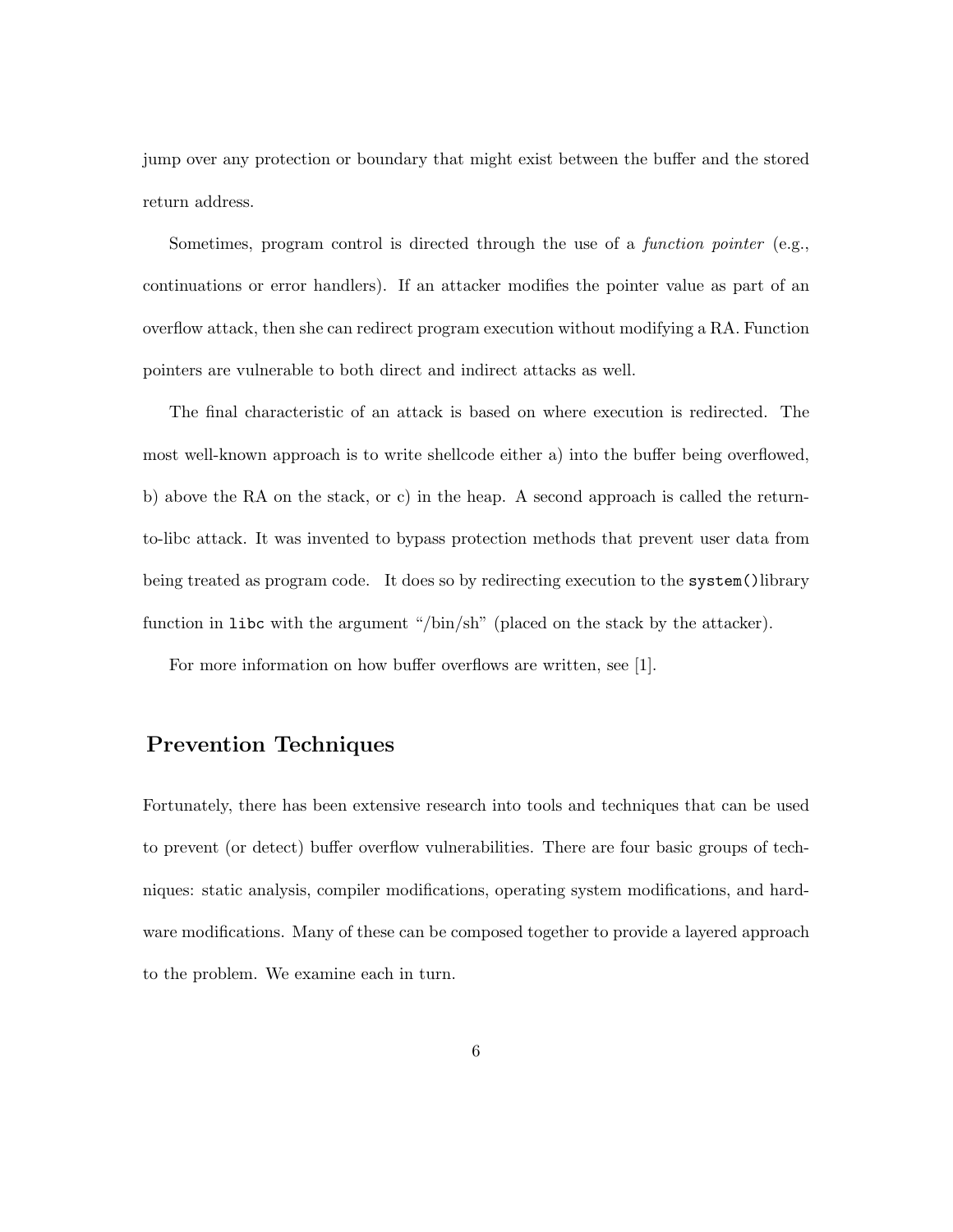### Static Techniques

One of the best ways to prevent the exploitation of buffer overflow vulnerabilities is to detect and eliminate them from the source code before the software is put into use. Usually this is done by performing some sort of static analysis on either the source code or compiled binaries.

An effective technique for uncovering flaws in software is that of source code review or source code auditing. While there are a number of efforts along these lines, the best known is the OpenBSD project.<sup>2</sup> Since 1996, the OpenBSD group has had six to twelve developers auditing the source code of a free, BSD-based operating system. This type of analysis requires substantial expenditure of time, and its effectiveness depends upon the expertise of the auditors. However, the payoff can be noticeable as evidenced by the fact that OpenBSD has one of the best reputations for security and one of the historically lowest rates of remote vulnerabilities (http://www.securitymap.net/sdm/docs/general/Bugtraq-stat/ stats.html).

Tools designed to perform automatic source code analysis complement the act of a manual audit by identifying potential security violations including functions that perform unbounded string copying. Some of the best known tools are its<sup>43</sup>,  $RATS<sup>4</sup>$ , and LCLint [7]. An extensive list of auditing tools is provided by the Sardonix portal at https:

 $^{2}$ http://www.openbsd.org/

<sup>3</sup> http://www.cigital.com/its4/

<sup>4</sup> http://www.securesw.com/rats/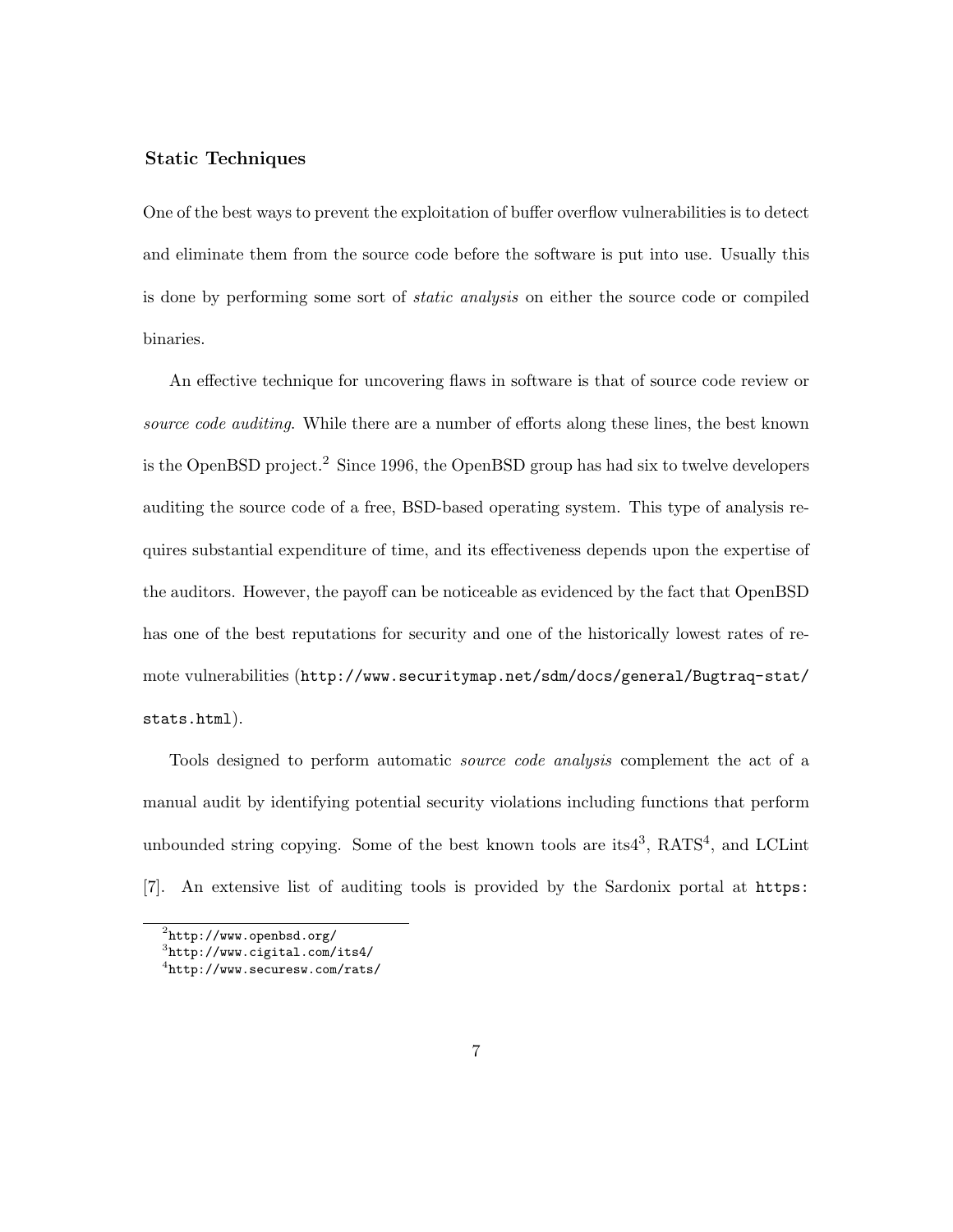#### //sardonix.org/Auditing\_Resources.html.

Most buffer overflow vulnerabilities are due to the presence of unbounded copying functions or unchecked buffer lengths in programming languages like C. One way to prevent programs from having such vulnerabilities is to write them using a language that does perform bound checking such as Java or Pascal. However, these languages often lack the low-level data manipulation needed by some applications. Therefore, researchers have produced "more secure" versions of C that are mostly compatible with existing programs but add in additional security features. Cyclone [5] is one such C-language variant. Unfortunately, the performance cost of bounds checking was reported to be up to a 100% overhead.

The solutions presented up to this point assume that the analyst has access to, and can modify, the program's source code. There are circumstances in which this assumption does not hold (e.g., legacy applications and commercial software). However, Prasad and Chiueh [11] present a technique by which an existing binary can be re-written to keep track of return addresses and verify they have not been changed without needing the source code. Their worst reported overhead was 3.44% for instrumenting Microsoft PowerPoint.

## Compiler Modifications

If the source code is available, individual programs can have buffer overflow detection automatically added in to the program binary through the use of a modified compiler. StackGuard, ProPolice, StackShield, and RAD are four such compilers.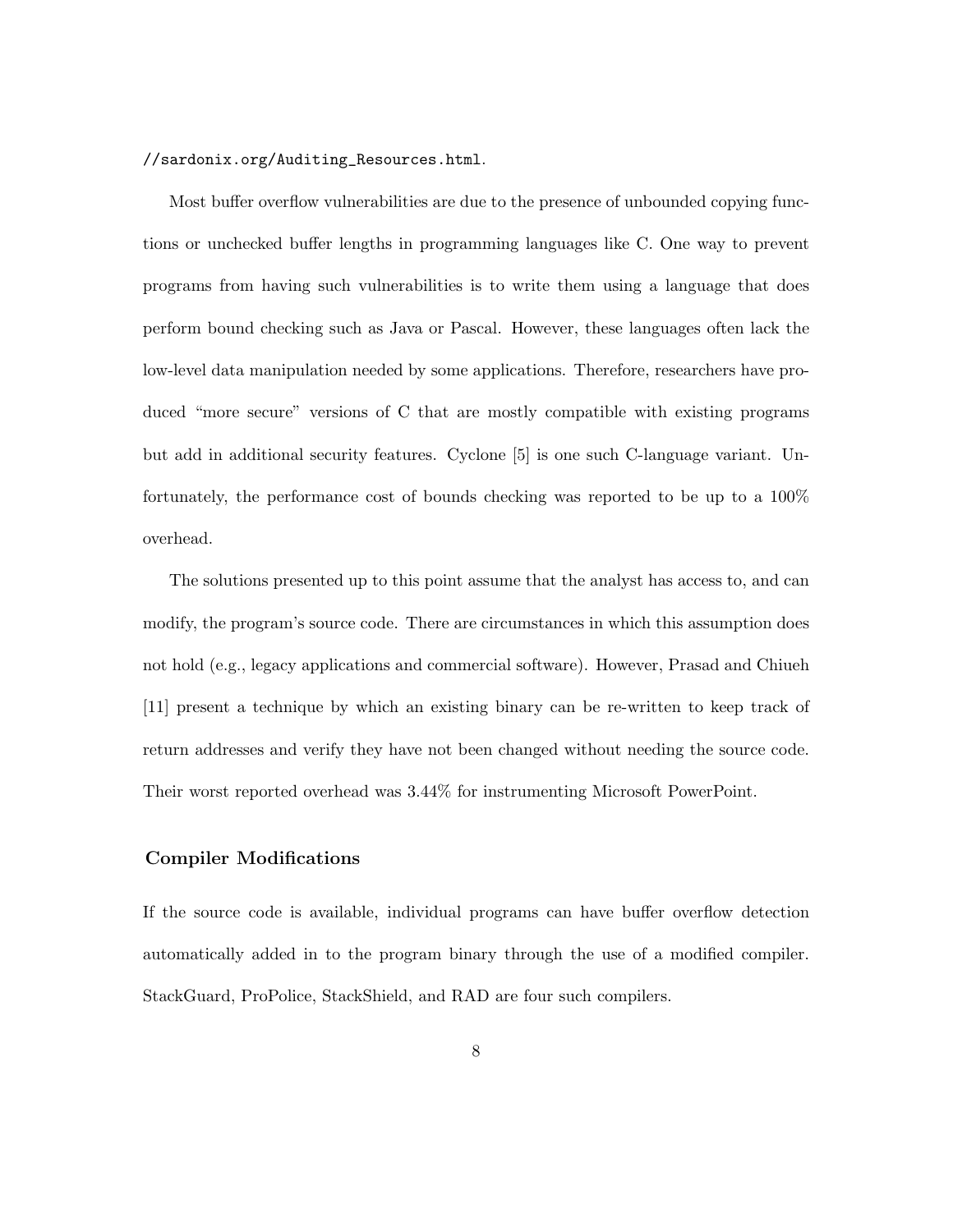One technique to prevent buffer overflow attacks is a modified C-language compiler that automatically inserts detection code into a program when compiled. StackGuard  $[4]$  detects direct attacks against the stored RA by inserting a marker (called a *canary*) between the frame pointer and the return address on the stack. Before a function returns, the canary is read off the stack and tested for modification. The assumption is that a buffer overflow attack can be detected because in order to reach the stored address, it had to overwrite the canary first. StackGuard uses a special fixed value called a terminating canary that is composed of the four bytes most commonly used to terminate some sort of string copy (NULL, CR, LF, and EOF). It would be difficult, if not impossible, for an attacker to insert this value as part of their exploit string, therefore such attacks will be detected.

The ProPolice compiler<sup>5</sup> (also known as the stack-smashing protector or SSP) protects against direct attacks with a mechanism similar to that of StackGuard. In addition, ProPolice reorders the memory locations of variables such that pointers are below arrays and pointers from arguments are before local variables. The first helps prevent indirect attacks and the latter makes it more likely that a buffer overflow will be detected.

 $Stack Shields<sup>6</sup>$  is a Linux development security add-on (specifically an assembler file preprocessor) that can work with the gcc compiler to add protection from both direct and indirect buffer overflow attacks. It operates by adding instructions during compilation that causes a program to maintain a separate stack of return addresses in a different data

 $^{5}$ http://www.research.ibm.com/trl/projects/security/ssp/

 $^6$ http://www.angelfire.com/sk/stackshield/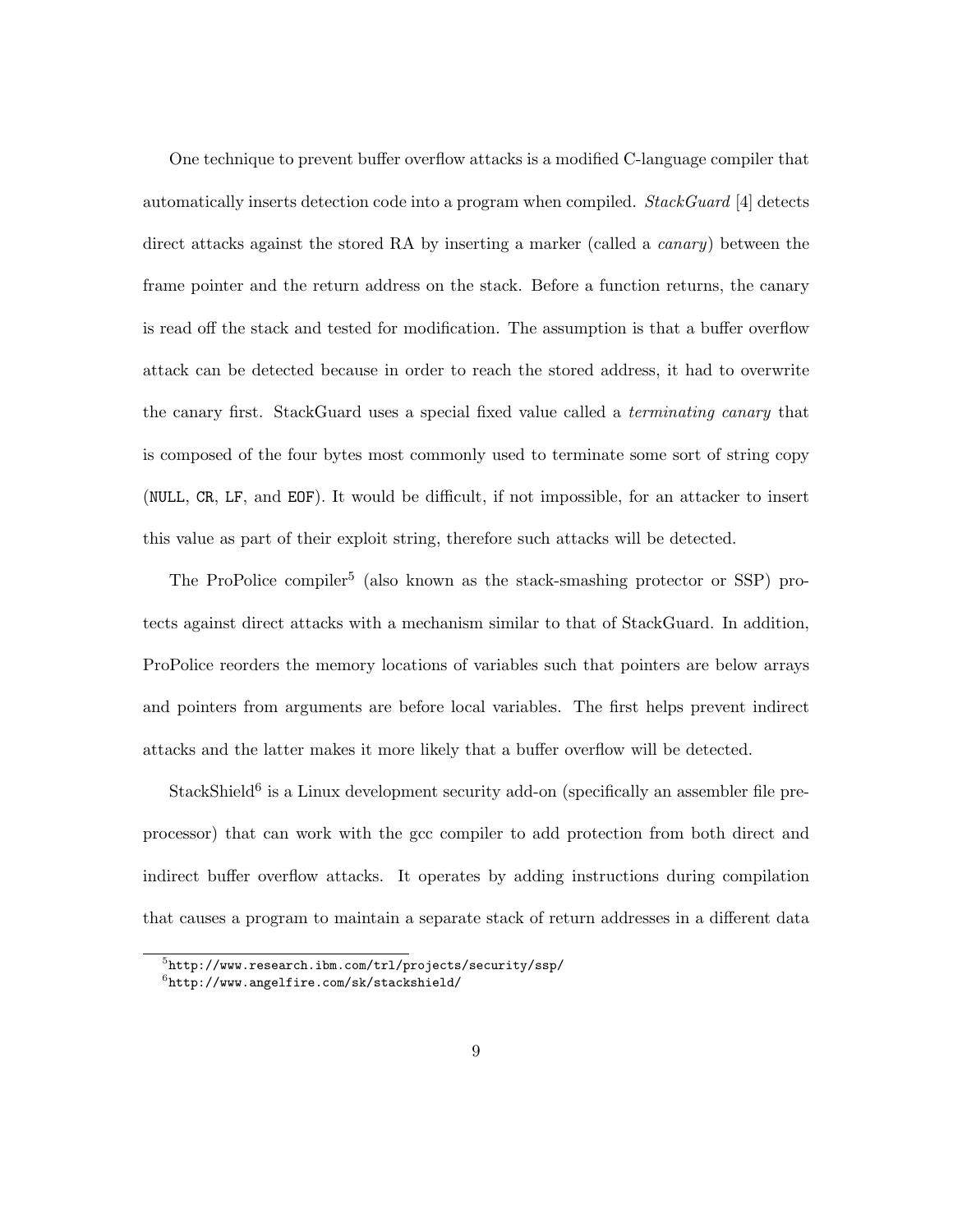segment. It would be difficult for an attacker to modify both the return address in the stack segment and the copy in the data segment through a single unbounded string copy. During a function return, the two values are compared and an alert is raised if they do not match.

StackShield also provides a secondary protection mechanism – it can implement a range check on both function call and function return addresses. If a program attempts to make a function call outside of a predefined range, or a function returns to a location outside of that range, then the software presumes an attack has taken place and terminates the process. This also allows software to protect against function pointer attacks.

The Return Address Defender or RAD [3] is a patch to gcc that automatically adds protection code into the prologues and epilogues of function calls. RAD stores a second copy of return addresses in a repository (similar to StackShield) but then uses OS memory protection functions to detect attacks against this repository. RAD either makes the entire repository read-only (causing significant performance degradation) or by marking neighboring pages as being read-only (minor overhead, but avoidable by an indirect attack).

### Operating System Modifications

Several protection mechanisms operate by a modification of some aspect of the operating system. Because many buffer overflow attacks take place by loading executable code onto the stack and redirecting execution there, one of the simpler approaches is to modify the stack segment to be non-executable. This prevents an attacker from directing control to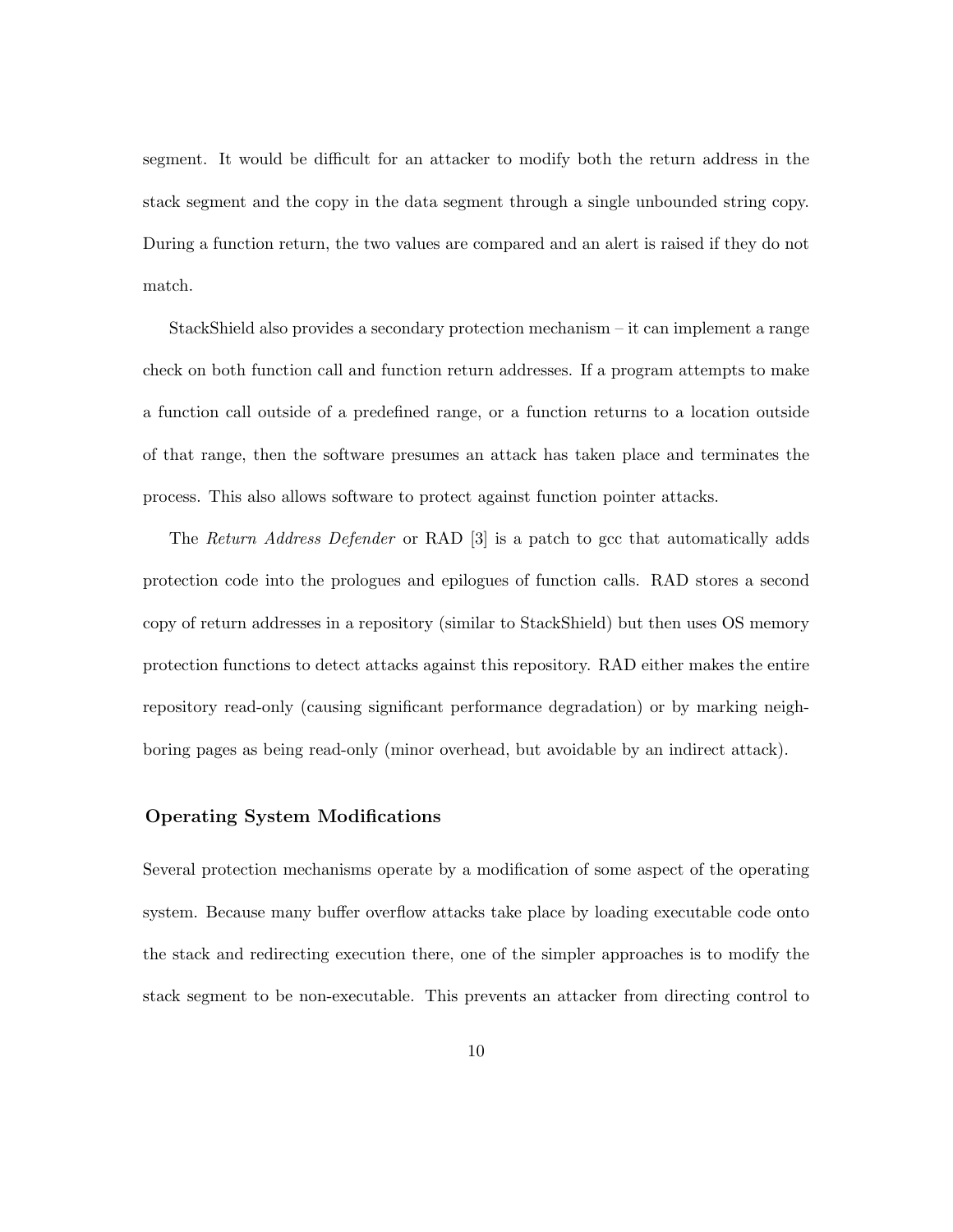code they have uploaded into the stack. However, an attacker can still direct execution to either code uploaded in the heap or to an existing function (such as system() in libc). Most Unix-like operating systems have an optional patch or configuration switch that will remove execute permissions from the program stack.

A library modification called Libsafe [2] intercepts all calls to functions known to be vulnerable and executes a "safe version" of those calls. The safe versions estimate an upper limit for the size of the target buffer. Since it is highly unlikely that a program would deliberately overwrite a frame boundary, copies into buffers are bounded by the top of the frame in which they reside. Libsafe doesn't require programs to be recompiled. Unfortunately, library modifications only add in protection for a subset of functions, and only in dynamically linked programs. Many security critical applications are compiled statically, and it is possible in some instances for a determined attacker to bypass the modified libraries.

Perhaps the most comprehensive set of changes to an operating system to detect and prevent buffer overflows were introduced in the release of OpenBSD 3.3<sup>7</sup> with a multilayered approach. First, they modify binaries to make it harder to have a successful exploit. They combine *stack-gap randomization* with the ProPolice compiler to make it harder for scripted attacks to work and add in detection capabilities. Secondly, they modify the memory segments allocated by the OS to remove execute permissions from as many places as possible and ensure that no segment is both writable and executable when in

<sup>7</sup> http://www.openbsd.org/33.html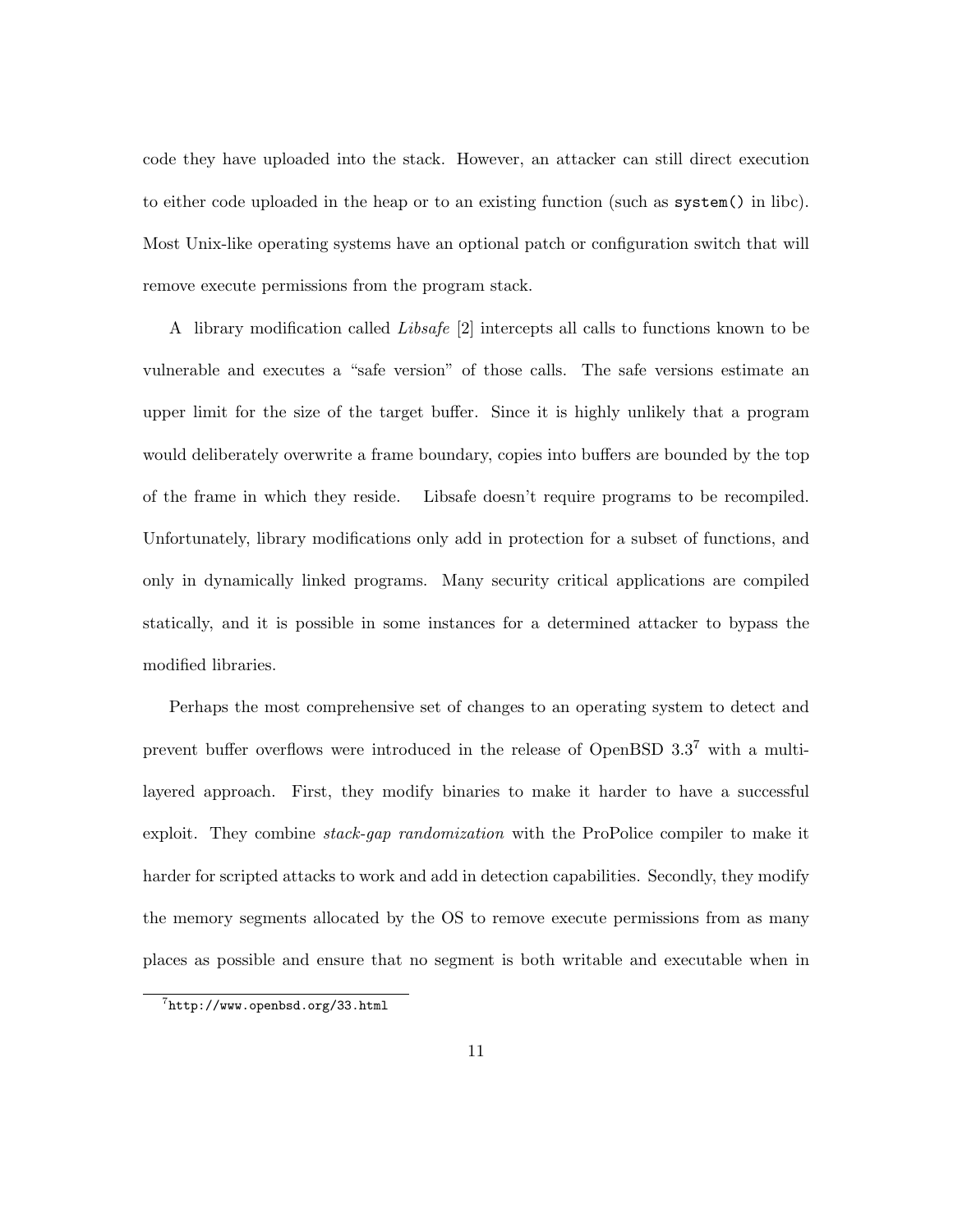user mode. This makes it much harder for an attacker to find code to run that already is present, and impossible for them to upload their own.

Microsoft recently has been putting increased emphasis on their developers to perform both source code auditing and use of automated bounds checking tools. They have stated that beginning with Service Pack 2 for Windows  $XP^8$  there will be a number of security protections built into the operating system as well.

There are also techniques based on restricting the control flow of a program. While these do not detect buffer overflow attacks, they can mitigate their effects by restricting what can be executed afterwards. One technique is known as *proof-carrying code* [8]. In this, binary programs are bundled with a machine verifiable "proof" of what the program is going to do. As the program executes, the behavior is observed and compared against the proof by a new addition to the OS kernel. Any deviations are noticed, and the program can be killed. Another technique is called *program shepherding* [6]. Shepherding requires the verification of every branch instruction and verifying they match a given security policy. This is done by restricting where executable code can be located in memory, restricting where control transfers  $(e.g., jump, call, return)$  can take place and what their destinations are, and adding "sandboxing" on other operations. Their implementation is for the RIO runtime system on IA-32 platforms. Their reported worst case performance on SPEC2000 benchmarks was over 70% on Linux and 660% on Windows NT.

<sup>8</sup>http://msdn.microsoft.com/security/productinfo/xpsp2/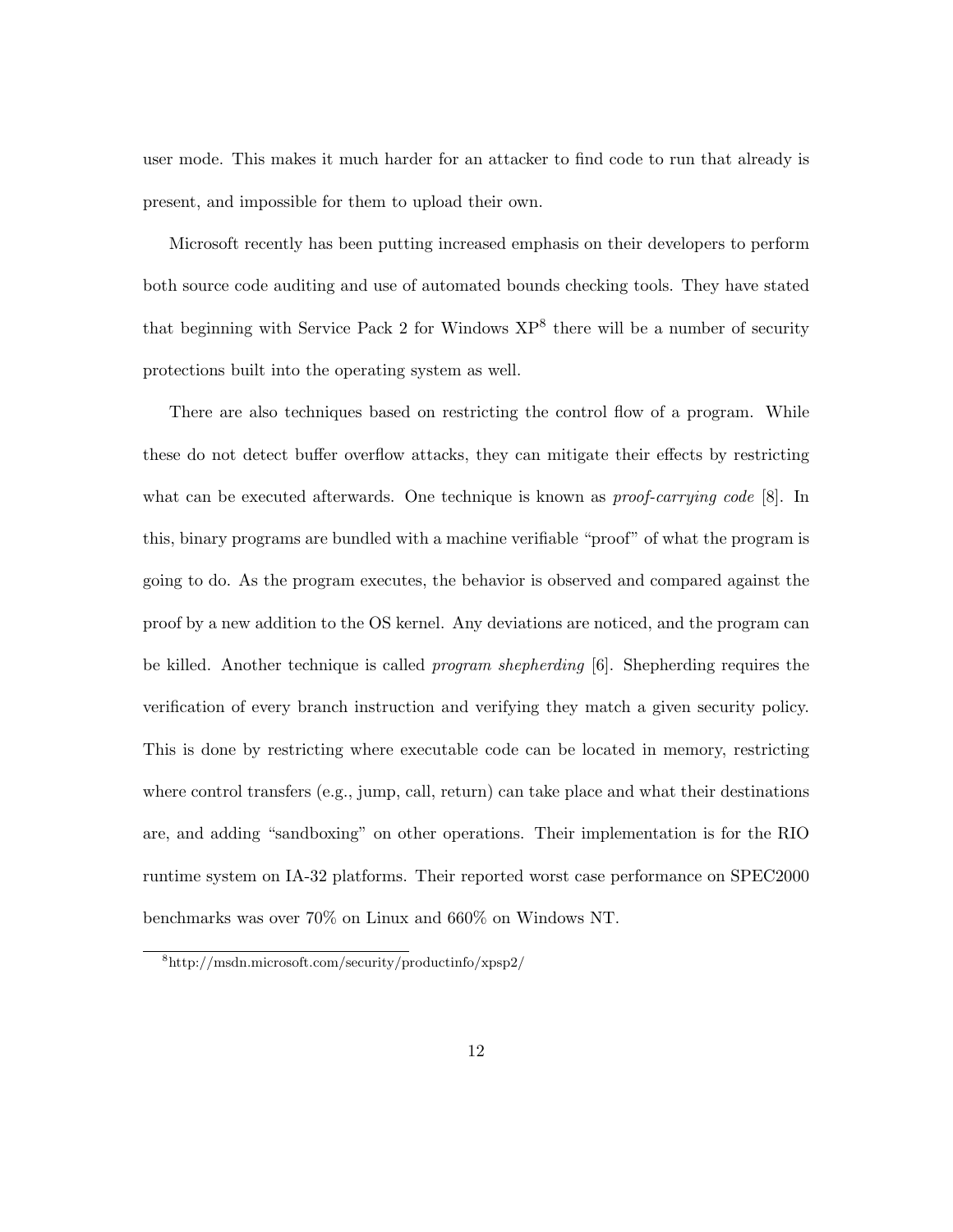#### Hardware Modification

Any technique for buffer overflow detection is going to exact a performance cost on the system employing it. Depending on the technique, this can vary from 4% to over 1000% as reported by the various researchers. One way to reduce the execution time needed is to move operations from software to hardware which can execute the same operations tens or hundreds of times faster.

The SmashGuard proposal [10] uses a modification of the the microcoded instructions for the CALL and RET opcodes in a CPU to enable a transparent protection against buffer overflow attacks.<sup>9</sup> SmashGuard takes advantage of the fact that a modern CPU has substantial memory space on the chip and creates a secondary stack that holds return addresses similar to the RAR employed by StackShield. Unlike StackShield, the SmashGuard modifications to the CPU microcode make it possible to gain protection without needing to modify program software at all.

The CALL instruction is modified such that it will transparently store a copy of the return address on a data stack within the processor itself. The RET instruction will compare the top of the hardware stack with the address to which the software is trying to redirect execution back to. If the two values do not match, then the processor will raise a hardware exception that will cause the program to terminate in the general case. While this modification has not been fabricated into a CPU, it has been implemented on an architecture simulator.

<sup>&</sup>lt;sup>9</sup>The authors are members of the **SmashGuard** project.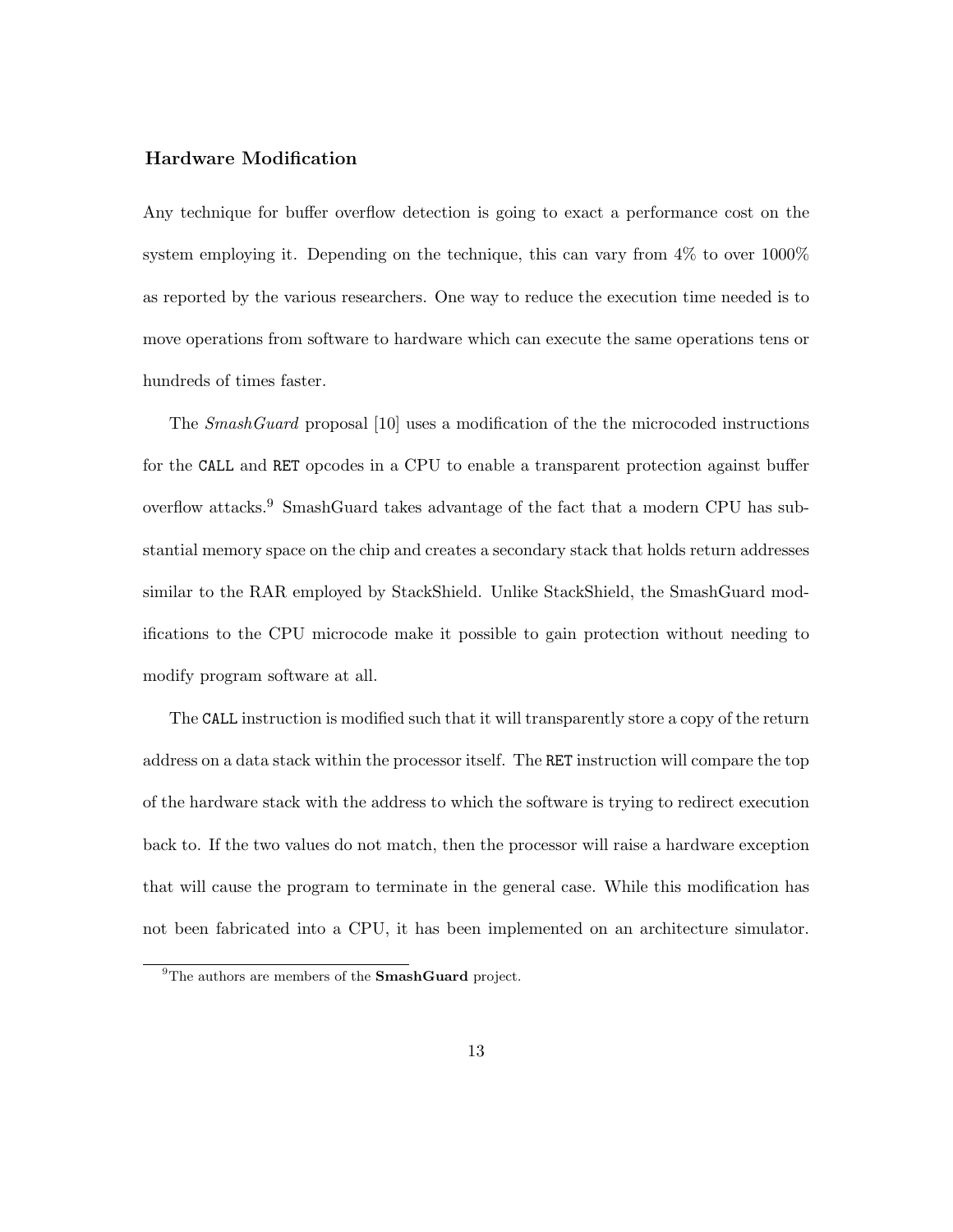Performance of applications degraded by 0.02% which is two orders of magnitude better than StackGuard, and four orders better than StackShield. Additionally, issues such as context switches, setjmp()/longjmp(), and CPU stack spillage are properly handled.

Another hardware modification that has been proposed is known as *Split Stack and* SRAS [12]. This is a two prong approach. First, programs will be compiled to utilize two software stacks – one for program data and one for control information. This should make it more difficult for an overflow of a data variable to affect the stored control information. Performance costs for this approach varied from 0.01% to 23.77% depending upon the application tested.

A variation is a secure return address stack or SRAS stored on the processor. The SRAS will store all return addresses after a CALL instruction and use it for the next RET instruction. Theoretically, this should prevent a buffer overflow from changing the return address (possibly decreasing the effects), but would not actually detect or prevent any buffer overflow from occurring. Based on the discussion in their paper, there are still a number of issues to be worked out with the implementation of SRAS.

# Conclusions

Despite the diverse nature of possible solutions, there is no "silver bullet" that can solve the problem of attacks against stored return addresses. No one technique can detect all possible instances, and attackers have a long history of learning how to circumvent prevention and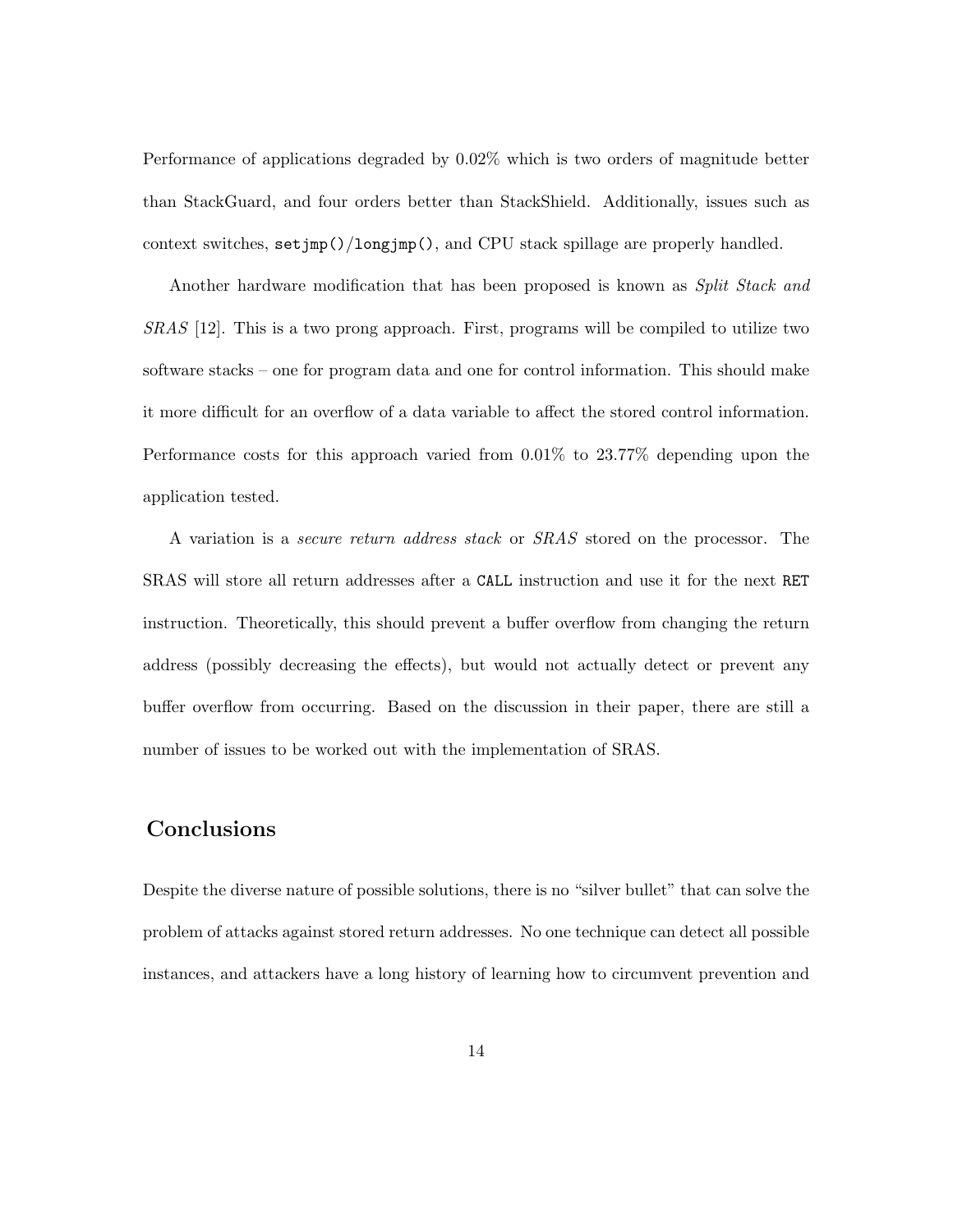detection mechanisms. Some of the more effective techniques involve training and review, but even the best-trained individuals can make a mistake. Dynamic protection techniques can be costly in terms of overhead, but there is hope to move that functionality into faster, hardware-based protection schemes. As these detection and prevention techniques move out of the academic realm into mainstream software releases, it is important that computer users and professionals are aware of the techniques and limitations. We have collected links to the projects discussed here and many more at our project website http: //www.smashguard.org/.

# References

- [1] Aleph One. Smashing the Stack for Fun and Profit. Phrack Magazine, 7(49):File 14 of 16, Fall 1997. URL http://www.phrack.com/.
- [2] Arash Baratloo, Navjot Singh, and Timothy Tsai. Transparent Run-Time Defense Against Stack Smashing Attacks. In Proceedings of the 2000 USENIX Technical Conference, San Diego, California, USA, June 2000.
- [3] Tzi-cker Chiueh and Fu-Hau Hsu. RAD: A Compile-Time Solution to Buffer Overflow Attacks. In Proceedings of the 21st International Conference on Distributed Computing Systems (ICDCS '01), Mesa, AZ, April 2001. SUNY Stony Brook.
- [4] Crispin Cowan, Calton Pu, Dave Maier, Heather Hinton, Peat Bakke, Steve Beattie,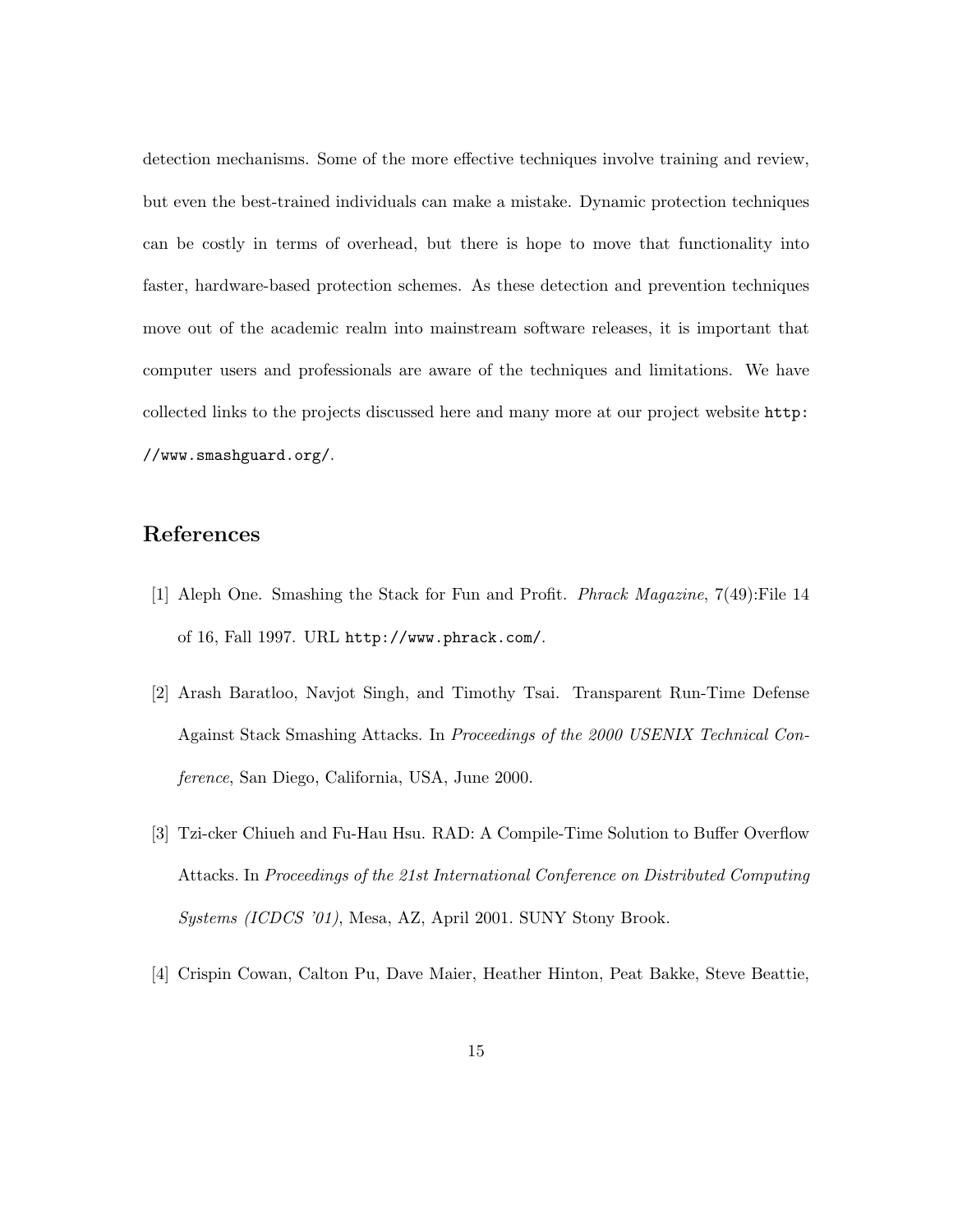Aaron Grier, Perry Wagle, and Qian Zhang. StackGuard: Automatic Adaptive Detection and Prevention of Buffer-Overflow Attacks. In Proceedings of the 7th USENIX Security Conference, San Antonio, TX, January 1998. USENIX.

- [5] Trevor Jim, Greg Morrisett, Dan Grossman, Michael Hicks, James Cheney, and Yanling Wang. Cyclone: A Safe Dialect of C. In Proceedings of the 2002 USENIX Annual Technical Conference, pages 275–288, Monterey, CA, June 2002. URL http://www.research.att.com/projects/cyclone/.
- [6] Vladimir Kiriansky, Derek Bruening, and Saman Amarasinghe. Secure Execution Via Program Shepherding. In Proceedings of the 11th USENIX Security Symposium, August 2002.
- [7] David Larochelle and David Evans. Statically Detecting Likely Buffer Overflow Vulnerabilities. In Proceedings of the 2001 USENIX Security Symposium, August 2001.
- [8] George C. Necula. Proof-Carrying Code. In Proceedings of 24th ACM POPL, pages 106–119, January 1997.
- [9] Tim Newsham. Format String Attacks. Whitepaper, Guardent, Inc., September 2000. URL http://www.lava.net/~newsham/format-string-attacks.pdf.
- [10] Hilmi Ozdo˜gano˜glu, Carla Brodley, T.N. Vijaykumar, Ankit Jalote, and Benjamin A. ¨ Kuperman. SmashGuard: A Hardware Solution to Prevent Security Attacks on the Function Return Address. Technical Report TR-ECE 03-13, School of Elec-